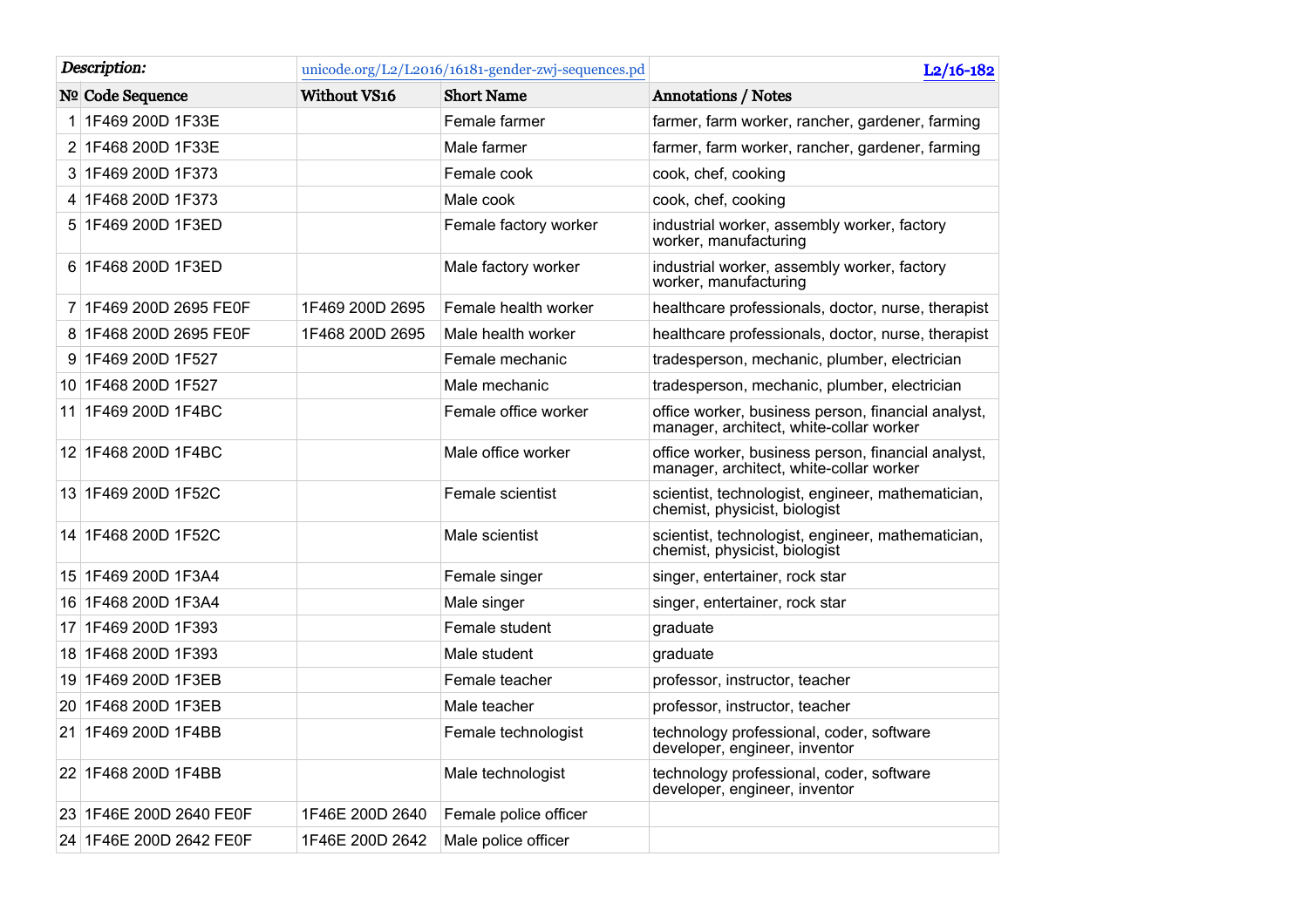| Description:                 |                     | unicode.org/L2/L2016/16181-gender-zwj-sequences.pd | $L2/16-182$                |
|------------------------------|---------------------|----------------------------------------------------|----------------------------|
| Nº Code Sequence             | <b>Without VS16</b> | <b>Short Name</b>                                  | <b>Annotations / Notes</b> |
| 25 1F477 200D 2640 FE0F      | 1F477 200D 2640     | Female construction worker                         |                            |
| 26 1F477 200D 2642 FE0F      | 1F477 200D 2642     | Male construction worker                           |                            |
| 27 1F575 FE0F 200D 2640 FE0F | 1F575 200D 2640     | Female sleuth                                      |                            |
| 28 1F575 FE0F 200D 2642 FE0F | 1F575 200D 2642     | Male sleuth                                        |                            |
| 29 1F482 200D 2640 FE0F      | 1F482 200D 2640     | Female guard                                       |                            |
| 30 1F482 200D 2642 FE0F      | 1F482 200D 2642     | Male guard                                         |                            |
| 31 1F473 200D 2640 FE0F      | 1F473 200D 2640     | Woman with turban                                  |                            |
| 32 1F473 200D 2642 FE0F      | 1F473 200D 2642     | Man with turban                                    |                            |
| 33 1F471 200D 2640 FE0F      | 1F471 200D 2640     | Blonde woman                                       |                            |
| 34 1F471 200D 2642 FE0F      | 1F471 200D 2642     | Blond man                                          |                            |
| 35 1F481 200D 2640 FE0F      | 1F481 200D 2640     | Woman tipping hand                                 |                            |
| 36 1F481 200D 2642 FE0F      | 1F481 200D 2642     | Man tipping hand                                   |                            |
| 37 1F486 200D 2640 FE0F      | 1F486 200D 2640     | Woman getting face massage                         |                            |
| 38 1F486 200D 2642 FE0F      | 1F486 200D 2642     | Man getting face massage                           |                            |
| 39 1F487 200D 2640 FE0F      | 1F487 200D 2640     | Woman getting haircut                              |                            |
| 40 1F487 200D 2642 FE0F      | 1F487 200D 2642     | Man getting haircut                                |                            |
| 41 1F645 200D 2640 FE0F      | 1F645 200D 2640     | Woman gesturing not ok                             |                            |
| 42 1F645 200D 2642 FE0F      | 1F645 200D 2642     | Man gesturing not ok                               |                            |
| 1F646 200D 2640 FE0F<br>43   | 1F646 200D 2640     | Woman gesturing ok                                 |                            |
| 44 1F646 200D 2642 FE0F      | 1F646 200D 2642     | Man gesturing ok                                   |                            |
| 45 1F647 200D 2640 FE0F      | 1F647 200D 2640     | Woman bowing deeply                                |                            |
| 46 1F647 200D 2642 FE0F      | 1F647 200D 2642     | Man bowing deeply                                  |                            |
| 47 1F64B 200D 2640 FE0F      | 1F64B 200D 2640     | Woman raising hand                                 |                            |
| 48 1F64B 200D 2642 FE0F      | 1F64B 200D 2642     | Man raising hand                                   |                            |
| 49 1F64D 200D 2640 FE0F      | 1F64D 200D 2640     | Woman frowning                                     |                            |
| 50 1F64D 200D 2642 FE0F      | 1F64D 200D 2642     | Man frowning                                       |                            |
| 51 1F64E 200D 2640 FE0F      | 1F64E 200D 2640     | Woman pouting                                      |                            |
| 52 1F64E 200D 2642 FE0F      | 1F64E 200D 2642     | Man pouting                                        |                            |
| 53 1F926 200D 2640 FE0F      | 1F926 200D 2640     | Woman facepalming                                  |                            |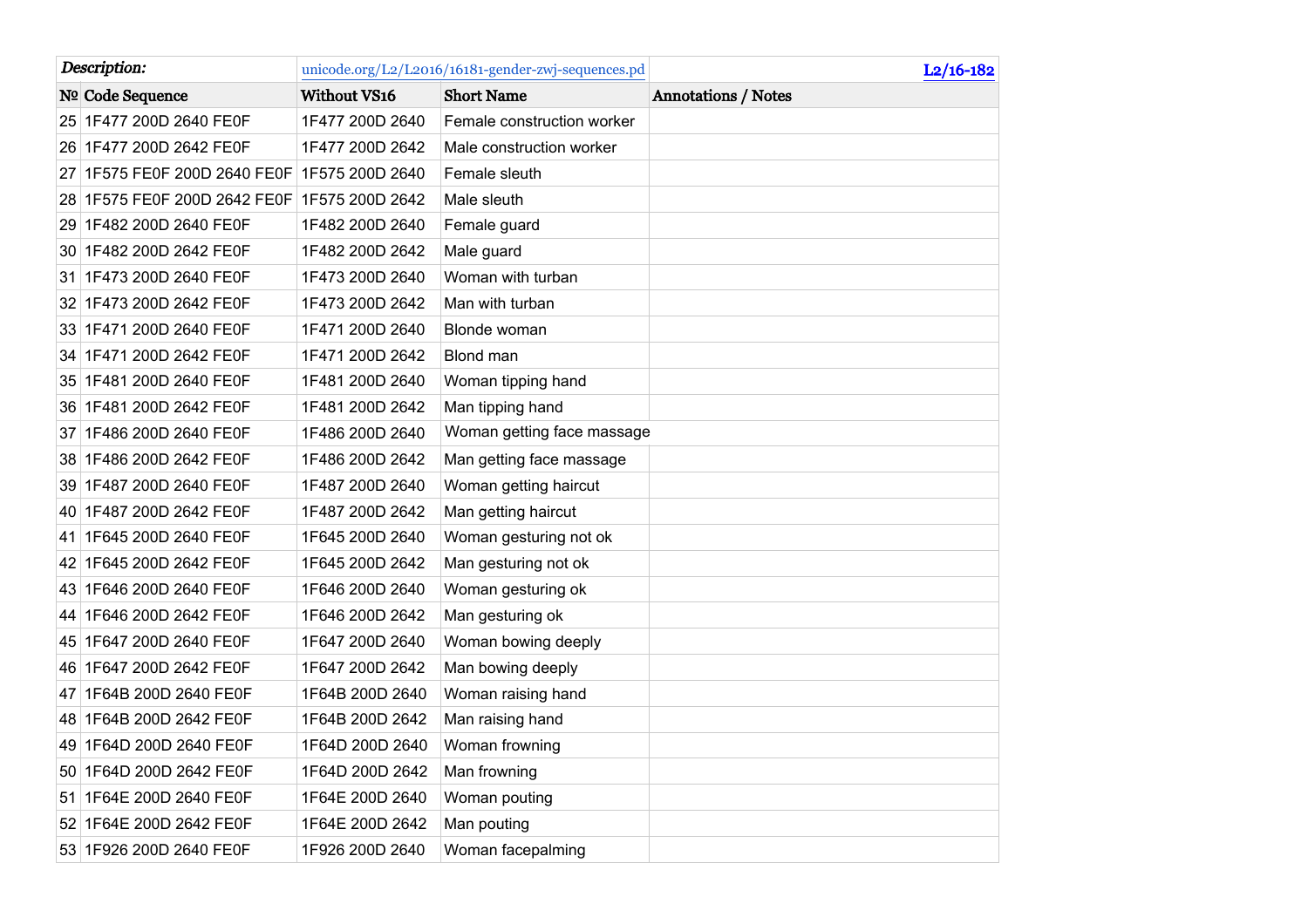| Description: |                             | unicode.org/L2/L2016/16181-gender-zwj-sequences.pd |                          | $L2/16-182$                |
|--------------|-----------------------------|----------------------------------------------------|--------------------------|----------------------------|
|              | Nº Code Sequence            | Without VS16                                       | <b>Short Name</b>        | <b>Annotations / Notes</b> |
|              | 54 1F926 200D 2642 FE0F     | 1F926 200D 2642                                    | Man facepalming          |                            |
|              | 55 1F937 200D 2640 FE0F     | 1F937 200D 2640                                    | Woman shrugging          |                            |
|              | 56 1F937 200D 2642 FE0F     | 1F937 200D 2642                                    | Man shrugging            |                            |
| 57           | 26F9 FE0F 200D 2640 FE0F    | 26F9 200D 2640                                     | Woman with ball          |                            |
|              | 58 26F9 FE0F 200D 2642 FE0F | 26F9 200D 2642                                     | Man with ball            |                            |
|              | 59 1F3C3 200D 2640 FE0F     | 1F3C3 200D 2640                                    | Woman running            |                            |
|              | 60 1F3C3 200D 2642 FE0F     | 1F3C3 200D 2642                                    | Man running              |                            |
|              | 61 1F3C4 200D 2640 FE0F     | 1F3C4 200D 2640                                    | Woman surfing            |                            |
|              | 62 1F3C4 200D 2642 FE0F     | 1F3C4 200D 2642                                    | Man surfing              |                            |
|              | 63 1F3CA 200D 2640 FE0F     | 1F3CA 200D 2640                                    | Woman swimming           |                            |
| 64           | 1F3CA 200D 2642 FE0F        | 1F3CA 200D 2642                                    | Man swimming             |                            |
|              | 65 1F3CB FE0F 200D 2640 FE0 | 1F3CB 200D 2640                                    | Woman weight lifting     |                            |
|              | 66 1F3CB FE0F 200D 2642 FE0 | 1F3CB 200D 2642                                    | Man weight lifting       |                            |
| 671          | 1F6A3 200D 2640 FE0F        | 1F6A3 200D 2640                                    | Woman rowing boat        |                            |
|              | 68 1F6A3 200D 2642 FE0F     | 1F6A3 200D 2642                                    | Man rowing boat          |                            |
|              | 69 1F6B4 200D 2640 FE0F     | 1F6B4 200D 2640                                    | Woman biking             |                            |
|              | 70 1F6B4 200D 2642 FE0F     | 1F6B4 200D 2642                                    | Man biking               |                            |
|              | 71 1F6B5 200D 2640 FE0F     | 1F6B5 200D 2640                                    | Woman mountain biking    |                            |
|              | 72 1F6B5 200D 2642 FE0F     | 1F6B5 200D 2642                                    | Man mountain biking      |                            |
|              | 73 1F6B6 200D 2640 FE0F     | 1F6B6 200D 2640                                    | Woman walking            |                            |
|              | 74 1F6B6 200D 2642 FE0F     | 1F6B6 200D 2642                                    | Man walking              |                            |
|              | 75 1F938 200D 2640 FE0F     | 1F938 200D 2640                                    | Woman doing cartwheel    |                            |
|              | 76 1F938 200D 2642 FE0F     | 1F938 200D 2642                                    | Man doing cartwheel      |                            |
| 77           | 1F93D 200D 2640 FE0F        | 1F93D 200D 2640                                    | Woman playing water polo |                            |
|              | 78 1F93D 200D 2642 FE0F     | 1F93D 200D 2642                                    | Man playing water polo   |                            |
|              | 79 1F93E 200D 2640 FE0F     | 1F93E 200D 2640                                    | Woman playing handball   |                            |
|              | 80 1F93E 200D 2642 FE0F     | 1F93E 200D 2642                                    | Man playing handball     |                            |
|              | 81 1F939 200D 2640 FE0F     | 1F939 200D 2640                                    | Woman juggling           |                            |
|              | 82 1F939 200D 2642 FE0F     | 1F939 200D 2642                                    | Man juggling             |                            |